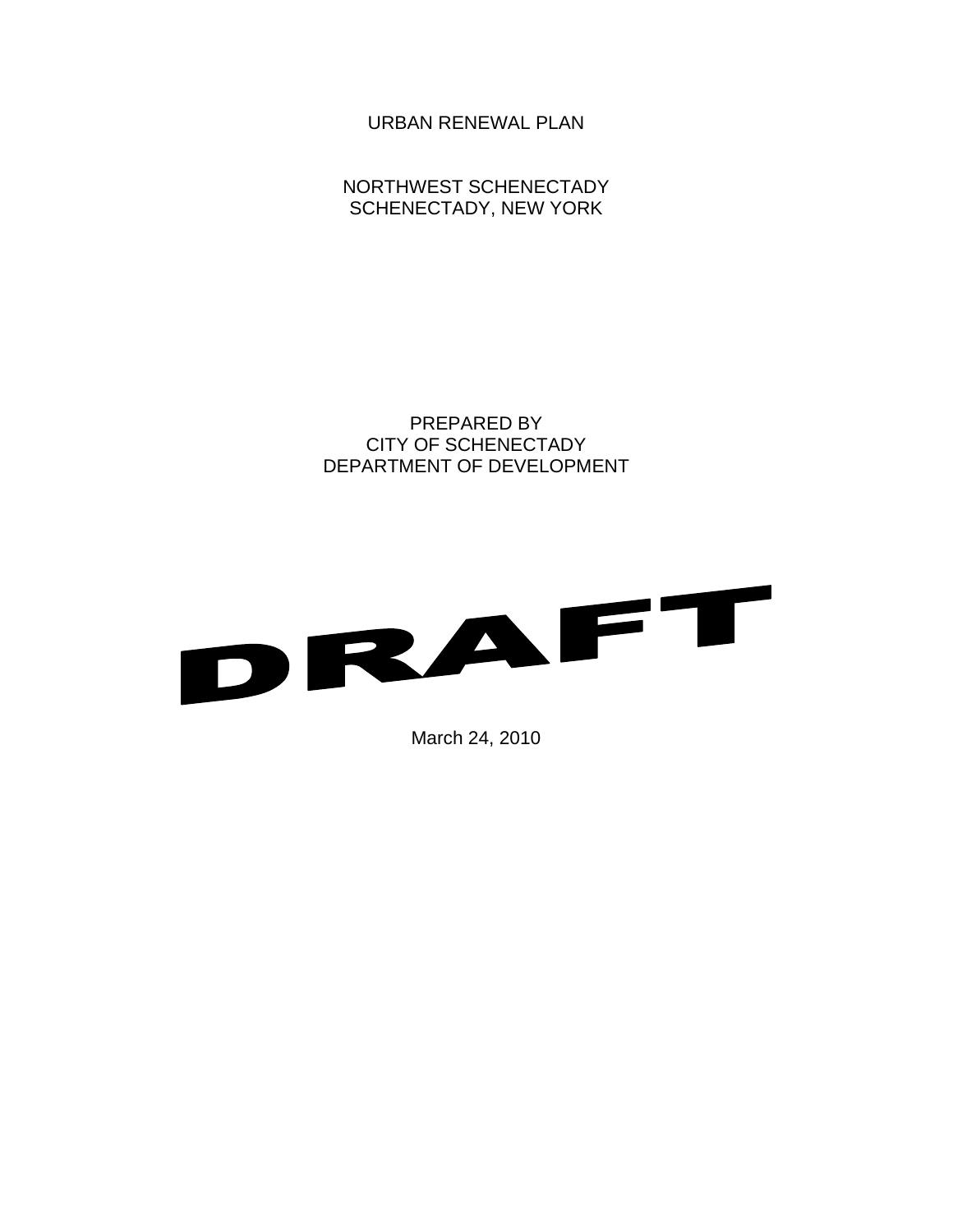## URBAN RENEWAL PLAN NORTHWEST SCHENECTADY SCHENECTADY, NEW YORK February 2010

## Table of Contents

|    | Section                                      | Page           |
|----|----------------------------------------------|----------------|
| 1. | Description of the Project                   | 1              |
|    | 1.1. Boundaries of the Urban Renewal Area    | 1              |
|    | 1.2. Urban Plan Objectives                   | $\overline{2}$ |
|    | 1.3. Types of Proposed Renewal Activity      | 3              |
|    | 1.3.1. East Front Street                     | $\overline{4}$ |
|    | 1.3.2. Little Italy/College Park             | 5              |
|    | 1.3.3. Department of Social Services         | 6              |
|    | 1.3.4. Northside                             | 7              |
|    | 2. Land Use Plan                             | 7              |
|    | 2.1. Land Use Provisions                     | 7              |
|    | 2.2. Land Use Map                            | 8              |
|    | 2.3. Zoning (proposed land use)              | 8              |
| 3. | Time Schedule                                | 9              |
|    | 3.1 East Front Street                        | 9              |
|    | 3.2 Little Italy/College Park                | 9              |
|    | 3.3 Department of Social Services            | 10             |
|    | 3.4 Northside                                | 10             |
|    | 4. Property Acquisition                      | 10             |
|    | 4.1. East Front Street                       | 10             |
|    | 4.2. Little Italy/College Park               | 12             |
|    | 4.3. Department of Social Services           | 13             |
|    | 4.4. Northside                               | 13             |
| 5. | Utilities                                    | 13             |
|    | 6. Procedure for Change in the Approved Plan | 13             |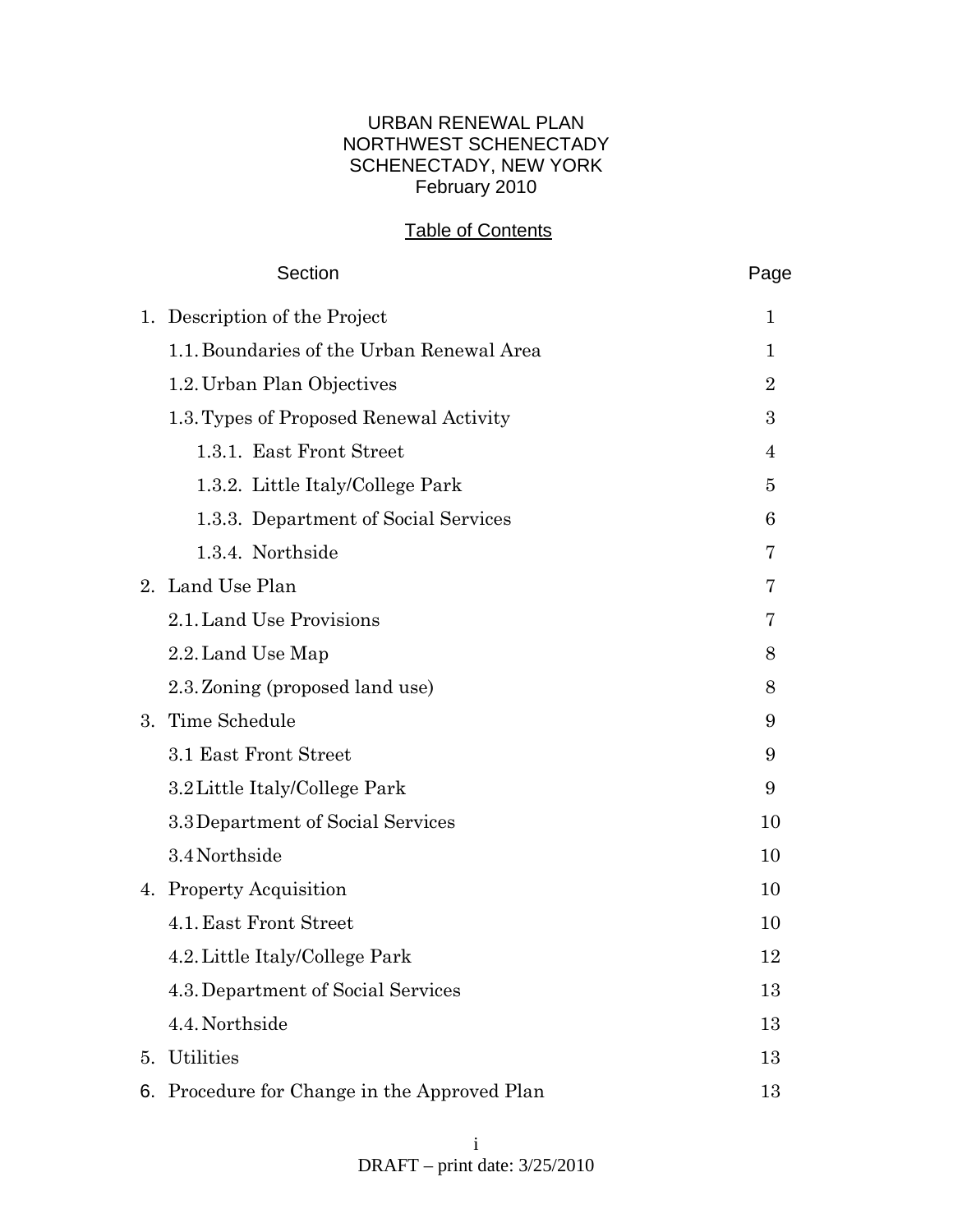### **1 DESCRIPTION OF THE PROJECT**

### 1.1 Boundaries of the Urban Renewal Area

The Northwest Schenectady Urban Renewal Area is located in the City and the County of Schenectady, and is bounded generally by Union Street, the CSX Rail Line, the Mohawk River, Nott Street, the Mohawk-Hudson Trailway, Gerling Street, Lenox Road, and Seward Place as depicted in Figure 1 and being further bounded and described as follows:

BEGINNING at the point where the Southeasterly line of Nott Street intersects the easterly line of Seward Place, and running the following 13 courses: 1) South approximately 2,128 feet along the eastern edge of Seward Place to the south side of Union Street; 2) West approximately 1,990 feet along the southern edge of Union Street to the western edge of the CSX property; 3)



Figure 1 - Northwest Schenectady Urban Renewal Area

North, along the western edge of CSX property approximately 1,918 feet to the Mohawk River; 4) Northeast along the Mohawk River shoreline approximately 1,198 feet to the Nott Street Industrial Park; 5) Southeast along the western Nott Street Industrial Park property line a distance of approximately 555 to the northern edge of Front Street; 6) east along the northern edge of Front Street approximately 615 feet to the eastern edge of Nott Street; 7) South and southeast along the northern edge of Nott Street approximately 1,171 feet to the western edge of the Lands of New York State – Mohawk-Hudson Trail; 8) Northeast along the western edge of the Lands of New York State approximately 3,460 feet to the extension of the division line between 1957 Foster Avenue and the Lands of the City of Schenectady tax parcel 39.27-2-21; 9) East along the extend and actual property line between 1957 Foster Avenue and tax parcel 39.27-2-21 approximately 606 feet to the western edge of Foster Avenue; 10) Northeast along the western edge of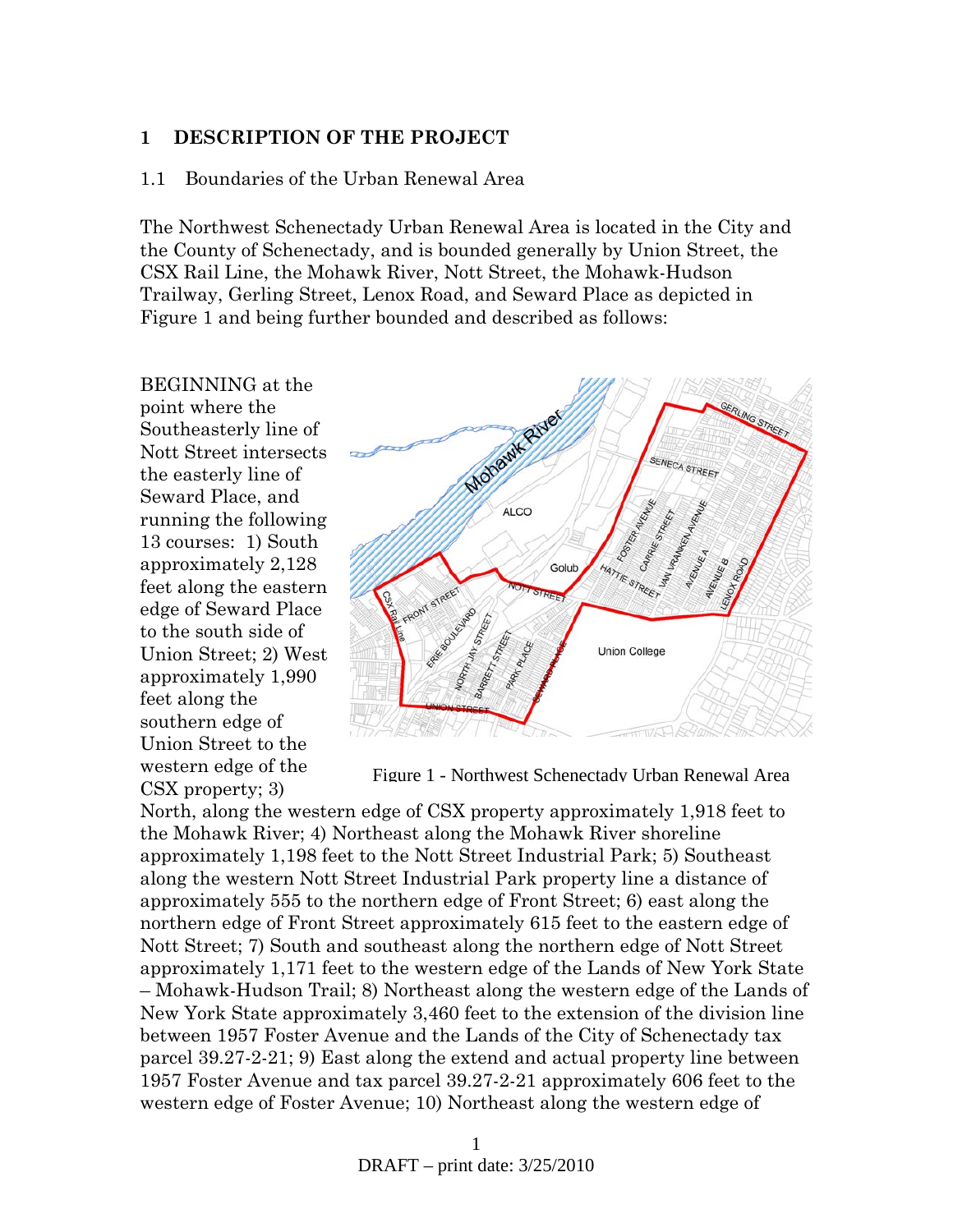Foster Avenue approximately 140 feet; 11) Southeast along the northern edge of Gerling Street approximately 1,568 feet to a point; 12) Southwest a distance of 2,950 feet on a line separating the rear yards of houses on Avenue A from the rear yards of property on Lenox Road, to lands of Union College; 13) West along the southern edge of Nott Street, approximately 2,128 feet to the point of beginning.

## 1.2 Urban Plan Objectives

The Schenectady 2020 Comprehensive Plan identified the following goal in the Downtown Neighborhood plan:

*Developing a diverse supply of modern housing types is critical to Schenectady's economic revival. Expanding downtown living options will be a central focus over the next fifteen years. Immediate opportunities include housing development adjacent to the Stockade, the East Front Street Town Home project, conversion of upper story uses, artist space and rental apartments.* 

The Schenectady 2020 Comprehensive Plan identified the following goal in the Northside Neighborhood plan:

*Make the Northside a residential neighborhood of choice for current residents, seniors and the disabled, new families and quality tenants.* 

*Action: Improve housing conditions in the Northside neighborhood.* 

*Action: Explore ways to improve or redevelop the area bounded by Van Vranken Avenue, Seneca Street, the Bicycle Trail and Nott Street, to build off of the successful redevelopment of College Park on the Former Big N Plaza site (now Golub Headquarters).* 

*Action: Reduce absentee ownership by creating incentives for homebuyers to rehabilitate and purchase two-family and multi-family buildings, and to reduce the number of units when appropriate.* 

The successful revitalization of Downtown's Arts and Entertainment District has become a centerpiece around which other redevelopment will follow naturally. Couple this with the new Headquarters of the General Electric's Renewable Energy and the Golub Corporation, and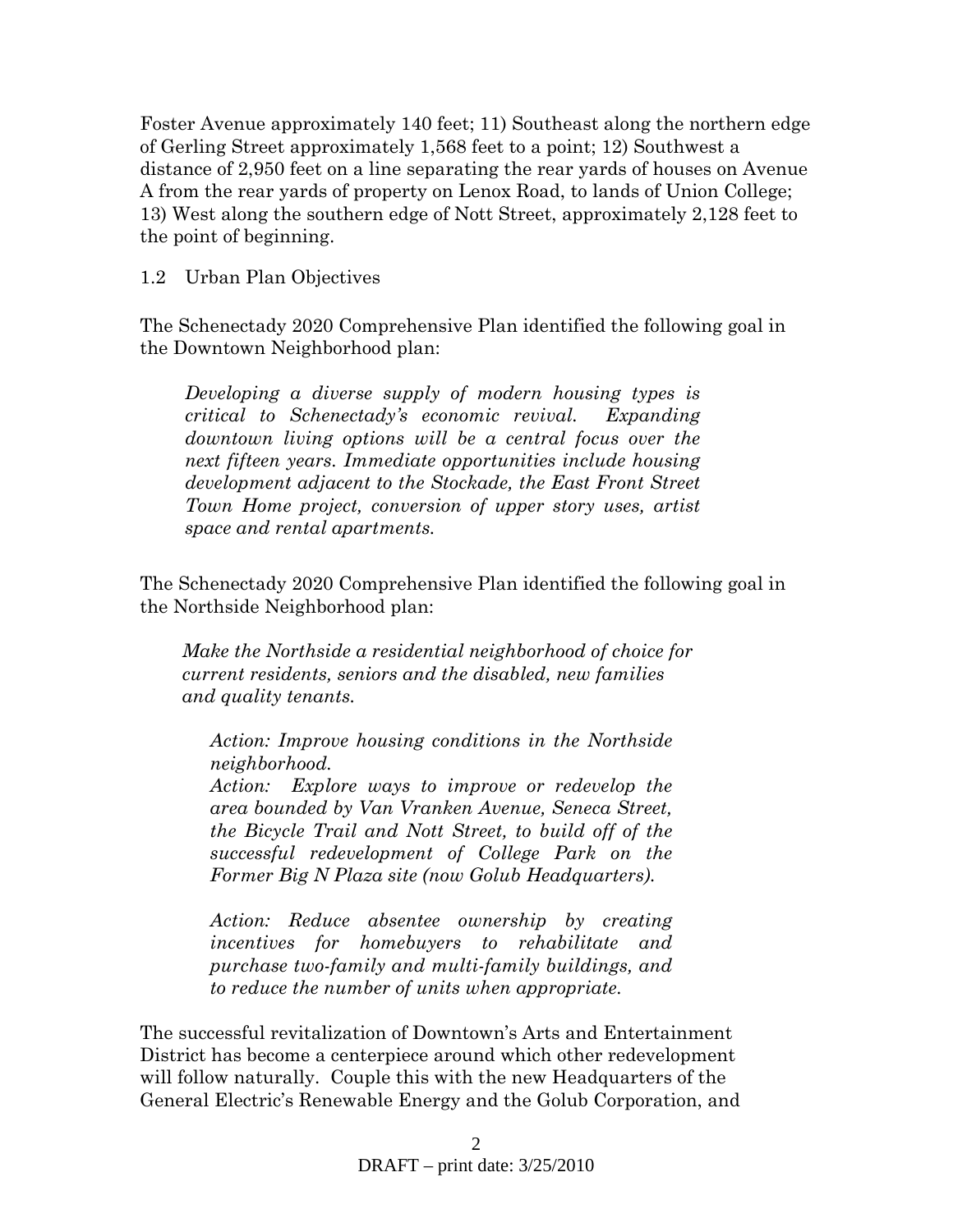numerous other businesses locating to the Downtown, there exists an opportunity to create new housing that will appeal to young professionals and seniors.

The basis for the Urban Renewal Plan is that the Northwest URA supplies the most convenient, aesthetic, and logical locations for new housing. College Park and East Front Street are in the Downtown, and they are near major employers, entertainment, and recreational assets including the Mohawk River and the Mohawk-Hudson Trail. Walking between these locations is not impeded by the hills that otherwise surround the downtown. The Northside neighborhood is slightly further away from downtown, but its locations adjacent to Golub, Union College, and Ellis Hospital provide opportunities to attract new residents.

The goal of the Northwest Schenectady Plan is to provide new and rehabilitated housing that offers a quality alternative to suburban living for young professionals, carefree living for seniors wishing to downsize or those looking for urban living, proximity to the arts, or lifetime learning opportunities presented by our colleges.

## 1.3 Types of Proposed Renewal Activity



Figure 2 – Northwest Schenectady Area & 4 sub-areas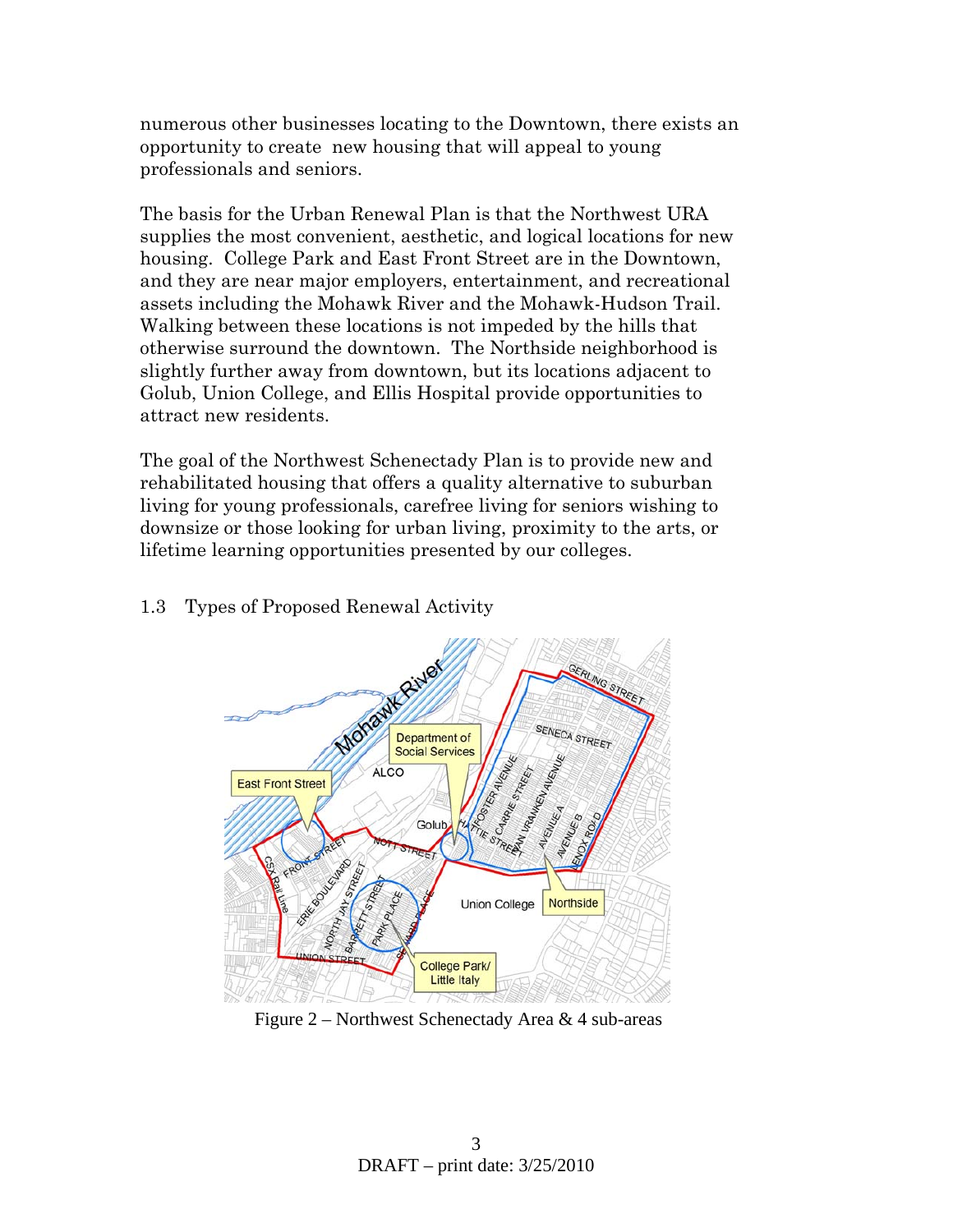Within the Urban Renewal Area, are four separate areas with different activities as shown in Figure 2; 1) East Front Street, 2) Little Italy/College Park, 3) Department of Social Services area, 4) Northside. 1.3.1 East Front Street

The East Front Street area consists of approximately eight acres between Front Street and Mohawk River, southwest of the Nott Street Industrial Park. The City owns a one-acre riverfront parcel that would be transformed into public recreation space. New construction will consist of in-fill housing on vacant lots and a major redevelopment at the site of the existing industrial uses. Working with Metroplex, the city will try to relocate the industrial uses to other areas within the city limits.

The East Front Street area will implement residential development recommendations from the Waterfront Market and Feasibility Study of May 19, 2005 completed for this neighborhood and the City of Schenectady. Initially the concept called for creation of 16 new units, a welcome center and restaurant as shown in figure 3. Townhouses are to the left and top of the color section.



Figure 3 – East Front Street concept from the River.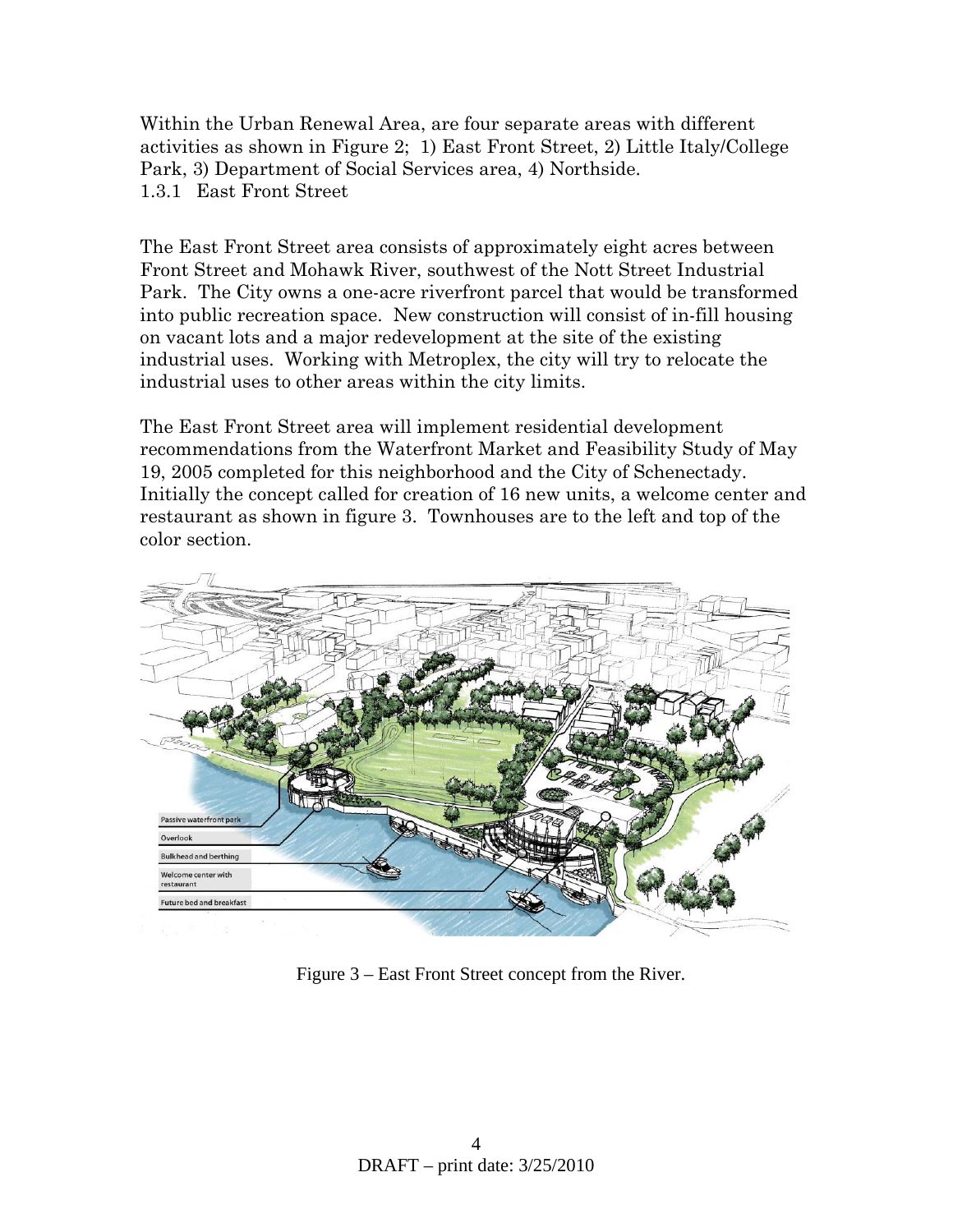Figure 4 is a revised and more detailed concept based on the plan. This rendition has 80 new residential units consisting of townhomes and condominium. It uses an additional 3.5 acres of industrial land that was not considered in the original study. Because there are issues with the proximity of the docks to the Canal System, docks would more likely be moved to the east. Phase 1 of the East Front Street redevelopment will focus on the residential units and docks to the right half of Figure 4. Phase 2 will focus on commercial development to the left quarter of the figure.



Figure 4 – Revised East Front Street concept

# 1.3.2 Little Italy/College Park

This area is bounded by Union Street to the South, Properties on Park Place to the east, Nott Street to the north, and the Mohawk-Hudson Trail/Rail line to the west. There are two separate components for this area: New Housing and renovations.

Figure 5 shows a concept developed in the Little Italy Catalyst portion of the Comprehensive Plan of 2008. The project will create new housing on mostly vacant land off the North end of Barrett Street. This development will consist of owner-occupied condominiums and townhouses to the west of Barrett Street. Redevelopment to the west of Barrett Street will be phase 1.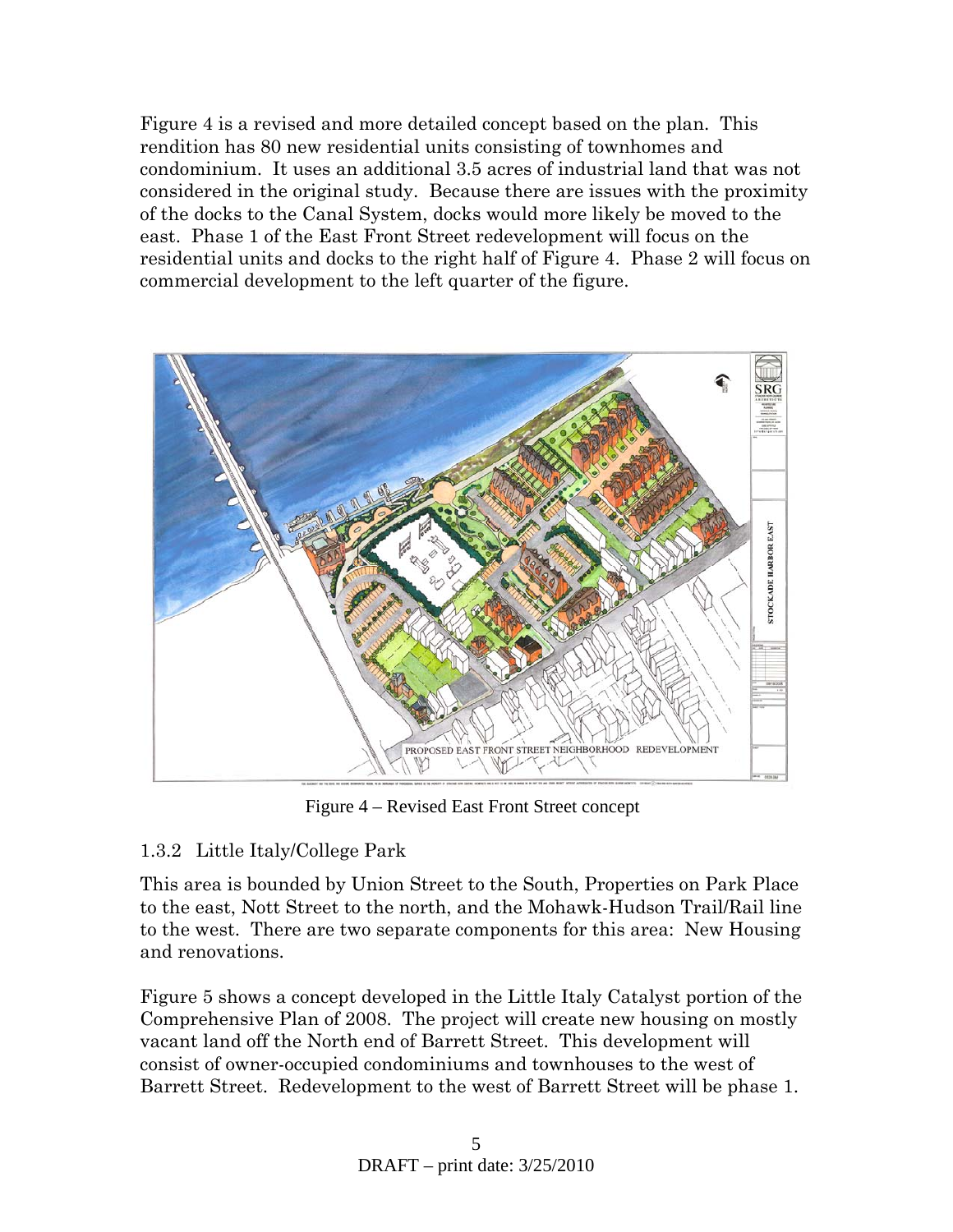Phase 2 will occur east of Barrett Street, and will more likely be infill housing on the vacant lots, as opposed to the redevelopment shown below.



Figure 5 – Little Italy Concept on Barrett Street

On the remainder of Barrett Street and Park Place there are many investor owned properties that have been modified to add additional units over the past 60 years. In these areas efforts will focus on renovating existing structures with a priority on converting them back into their original as-built configurations, and working with businesses and non-profits to create ownership opportunities for their employees, clients, artists, and other live where you work opportunities.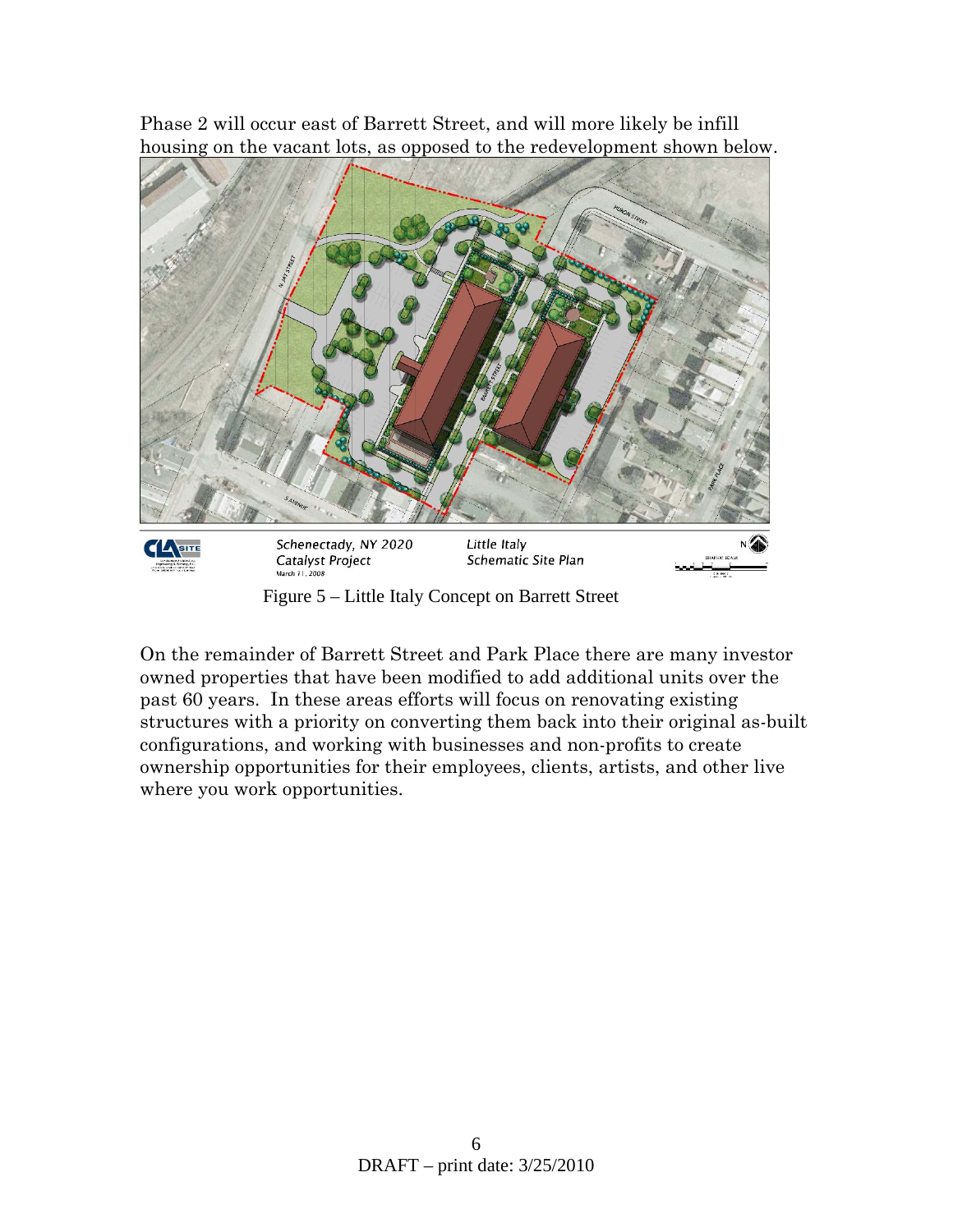# 1.3.3 Department of Social Services



Figure 6 – 487 Nott Street (Social Service Building)

With the relocation of the Department of Social Services out of 487 Nott Street in 2009, this building has come into private ownership. Located on the Mohawk-Hudson Trail, it is a very short walk to both the Golub Headquarters and Union College, and is only two-thirds of a mile from Ellis Hospital on a direct CDTA bus route. As such, redevelopment of this site

is ideal for a mixed-use or residential development. The demolition of 487 Nott Street will create a 1.5 acre development site. Additional parcels in the area could also be acquired for the development.

# 1.3.4 Northside

The southwestern portion of the Northside neighborhood has very low owneroccupancy and the lowest housing values in the northern third of the city. The area is south of Gerling Street, east of the Mohawk-Hudson Trail, north of Nott Street and west of a line at the rear of properties fronting on Avenue B.

This area includes a diverse group of large scale employers such as: the newly relocated administrative offices for Golub Corporation, the private university, Union College, the only local hospital, Ellis and varied businesses located in the Riverside Technology Park.

The City's has also relocated its Bureau of Service department to a newly constructed building on Foster Avenue. This new facility will centralize city employment at this location.

At this time, no formal plan of redevelopment has been established, however, the City will continue to leverage funds from HUD's Home Investment Partnerships Program to foster affordable housing opportunities for low and moderate income families. The City will continue to work with Community Housing Development Organizations to increase the percentage of owner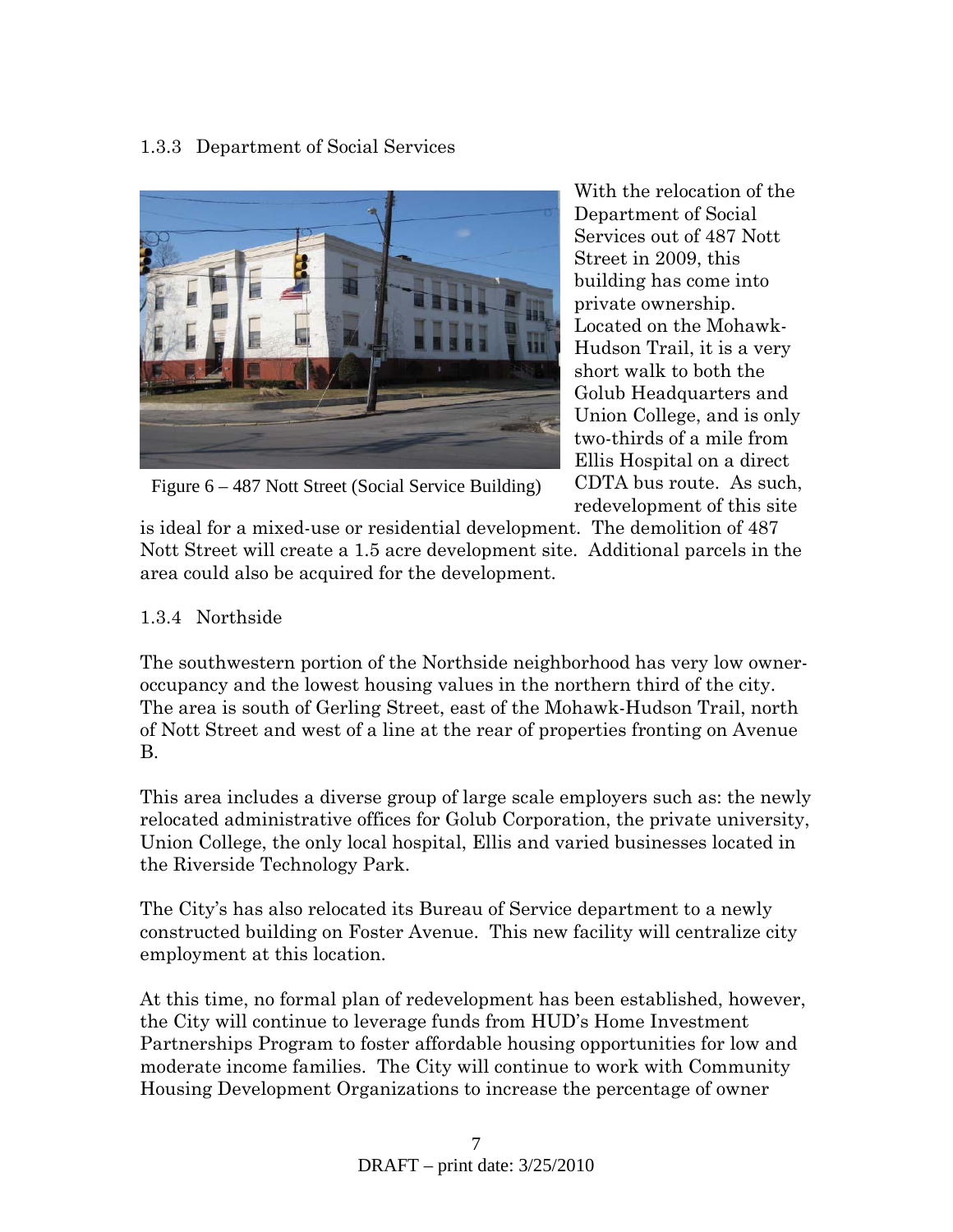occupied homes in this area. The City will encourage live where you work programs and other opportunities to improve home-ownership rates and renovate the existing housing stock.

As other efforts in the Northwestern Urban Renewal Area take root, along with the redevelopment of the Nott Street Industrial Park, revitalization of this area should commence in the not too distant future.

# **2 LAND USE PLAN**

The Land Use Plan incorporates the Zoning adopted with Schenectady's 2020 Comprehensive Plan. Zoning on three properties at the corner of Nott Street and Devine will be changed from Light Industrial to C-2 Downtown, a change that was overlooked with the 2020 rezoning.

2.1 Land Use Provisions

The project will be restricted to uses that comply with the City's Schenectady 2020 Zoning Ordinance adopted in March 2008. The ability to convert residentially zoned property into a Planned Residential District will be allowed since this complies with the Zoning Ordinance.



# 2.2 Existing Land Use Map

Figure 7 – Existing Land Use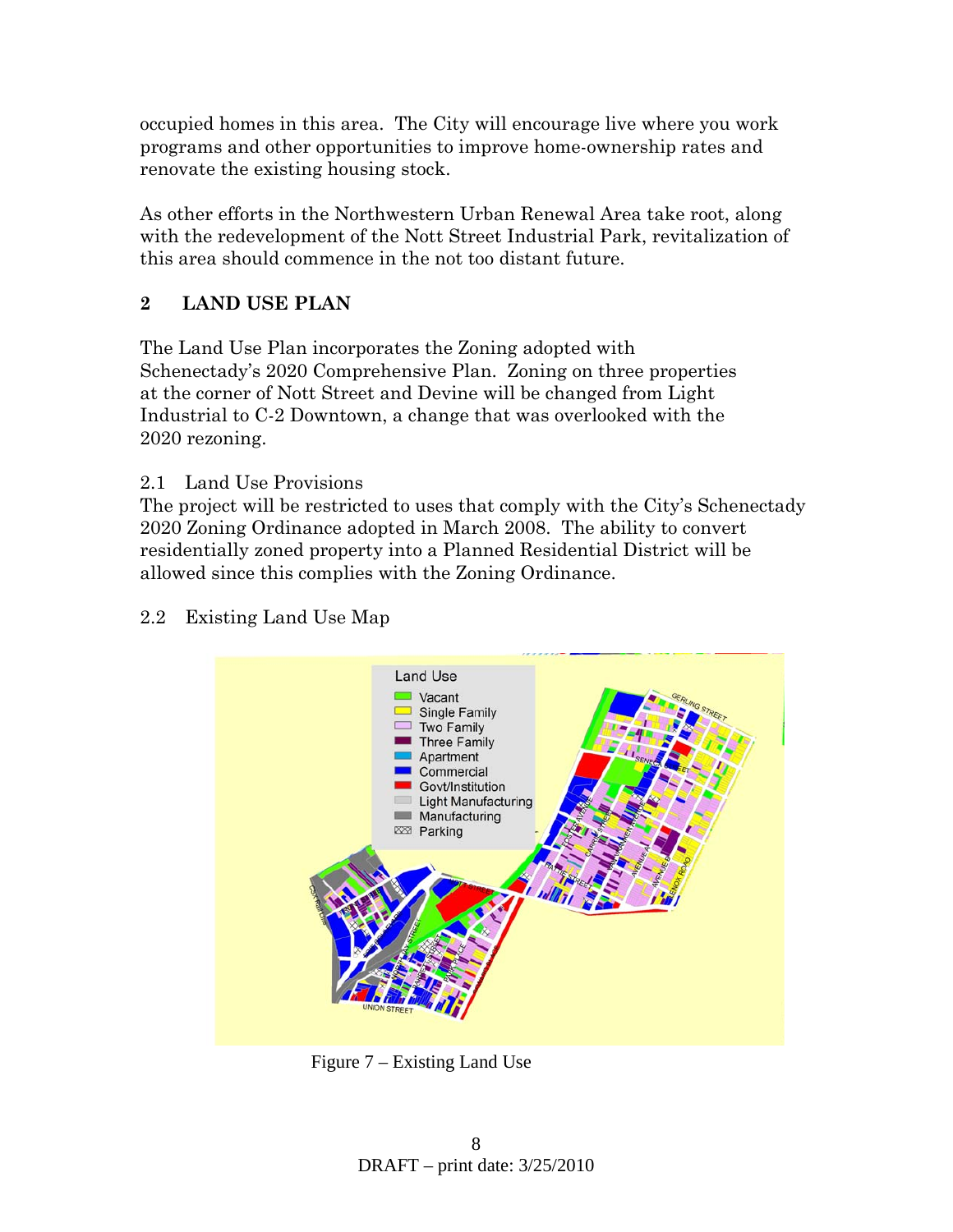## 2.3 Zoning (proposed land use)



Figure 8 – Schenectady 2020 Zoning adopted in March 2008

## **3 TIME SCHEDULE**

3.1 East Front Street – because of the need to fund acquisition and infrastructure improvements through Tax Increment Financing (TIF), and the need for New York State to amend GML Article 18-C to allow for the capture of incremental school taxes attributed to the new development, this time-line will depend on adoption of the Article 18-C amendment. **Contract** 

After adoption

|                                                            | $1.1\text{C}$ and $\rho$ and $1.1\text{C}$ |
|------------------------------------------------------------|--------------------------------------------|
| <b>TASK</b>                                                | of 18-C amendment                          |
| • Notice of intent to issue RFP                            | 1 month                                    |
| TIF Public Hearings<br>$\bullet$                           | 2 months                                   |
| Project RFP issued                                         | 2 months                                   |
| City performs due diligence<br>$\bullet$                   | 3-4 months                                 |
| Project award                                              | 4 months                                   |
| • TIF agreement completed                                  | 6 months                                   |
| • Land acquisition                                         | $7-12$ month                               |
| • Developer completes Schematic of design                  | 4-10 months                                |
| <b>Planning Review</b>                                     | 10 months                                  |
| Infrastructure work                                        | $1-2$ years                                |
| Building construction (infill units at first)<br>$\bullet$ | $1 - 3$ years                              |
|                                                            |                                            |

DRAFT – print date: 3/25/2010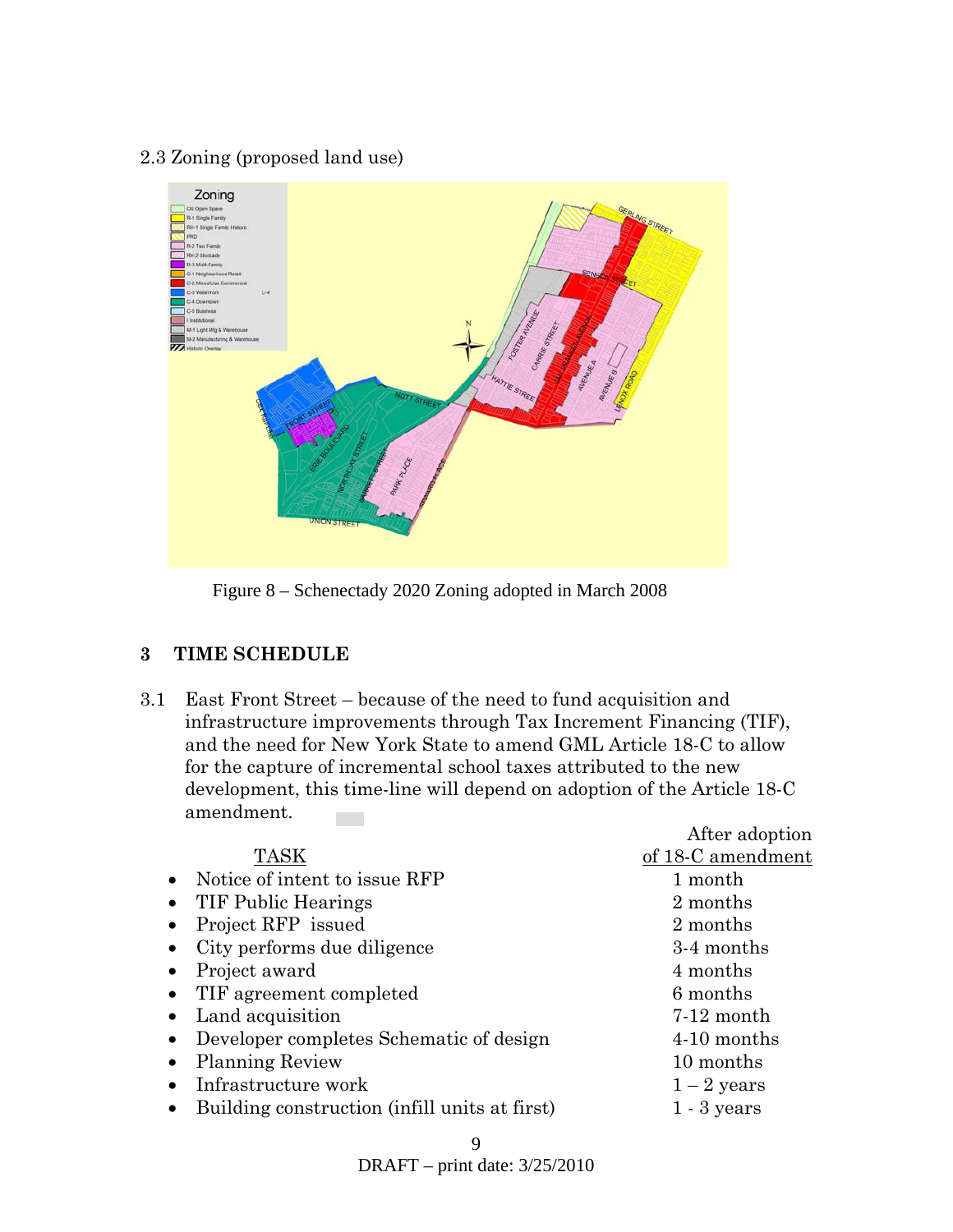| • TIF Bond issued (estimated, but as Tax |        |
|------------------------------------------|--------|
| Increment starts to produce)             | Year 2 |
| • City Infrastructure work               | Year 2 |

3.2 Little Italy/College Park – while infrastructure improvements will require adoption of Tax Increment Financing amendments, the acquisition component will not require TIF. It is assumed that this project will commence prior to adoption of TIF amendments.

| TASK                                          |                 |
|-----------------------------------------------|-----------------|
| City – Developer land sale agreement approved | March 2010      |
| City commences land acquisition               | April 2010      |
| Project RFP issued                            | June $2010$     |
| City performs due diligence                   | July-Aug 2010   |
| Project awarded                               | August 2010     |
| TIF agreement completed                       | 6 months        |
| Land acquisition                              | $7-12$ month    |
| <b>Planning Review</b>                        | December 2010   |
| Infrastructure work                           | 2011            |
| Phase 1a construction                         | Sept. 2011-2012 |
| Phase 1b construction                         | 2012-2013       |
| Barrett Street improvements                   | 2012-2013       |
|                                               |                 |

### 3.3 Department of Social Services

| TASK                         | <b>DATE</b>           |
|------------------------------|-----------------------|
| • Planning Commission Review | Summer/Fall 2010      |
| • Construction Commence      | Fall 2010/Spring 2011 |

3.4 Northside

- TASK DATE
- Development of a more detailed plan 2011-2012

# **4 PROPERTY ACQUISITION**

4.1 East Front Street

Up to fourteen properties need to be acquired for this project. Five of these are industrial properties on Mohawk Avenue, four of which are under single ownership. Eight properties are the rear yards of properties on Front Street. The intent is to subdivide the rear portions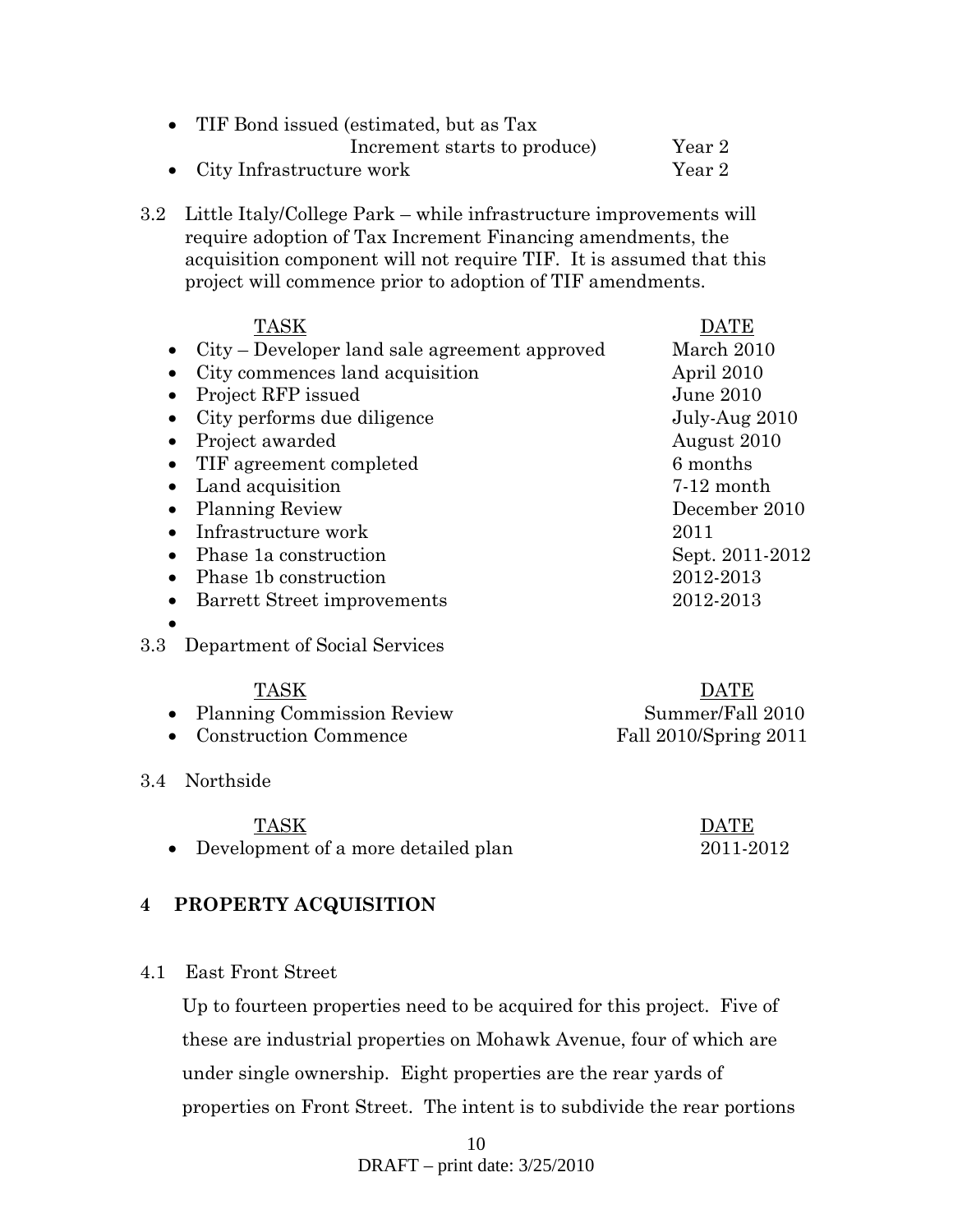off for development leaving the existing structures in tact. It may be necessary to buy the entire property prior to subdivision, and then to sell the buildings after any necessary updating is performed. One vacant lot on Front Street is owned by the Schenectady Industrial Corporation, and one large lot at 219 Front Street and a riverfront parcel are already owned by the city of Schenectady.

The cost to purchase the industrial properties with newer buildings and existing tenants will be too high to provide adequate return on investment for a developer. It is anticipated that Tax Increment Financing will be needed to pay the difference between fair market value for vacant land, and the purchase price. This may also hold true for some of the other properties.



Figure 9 – East Front Street site control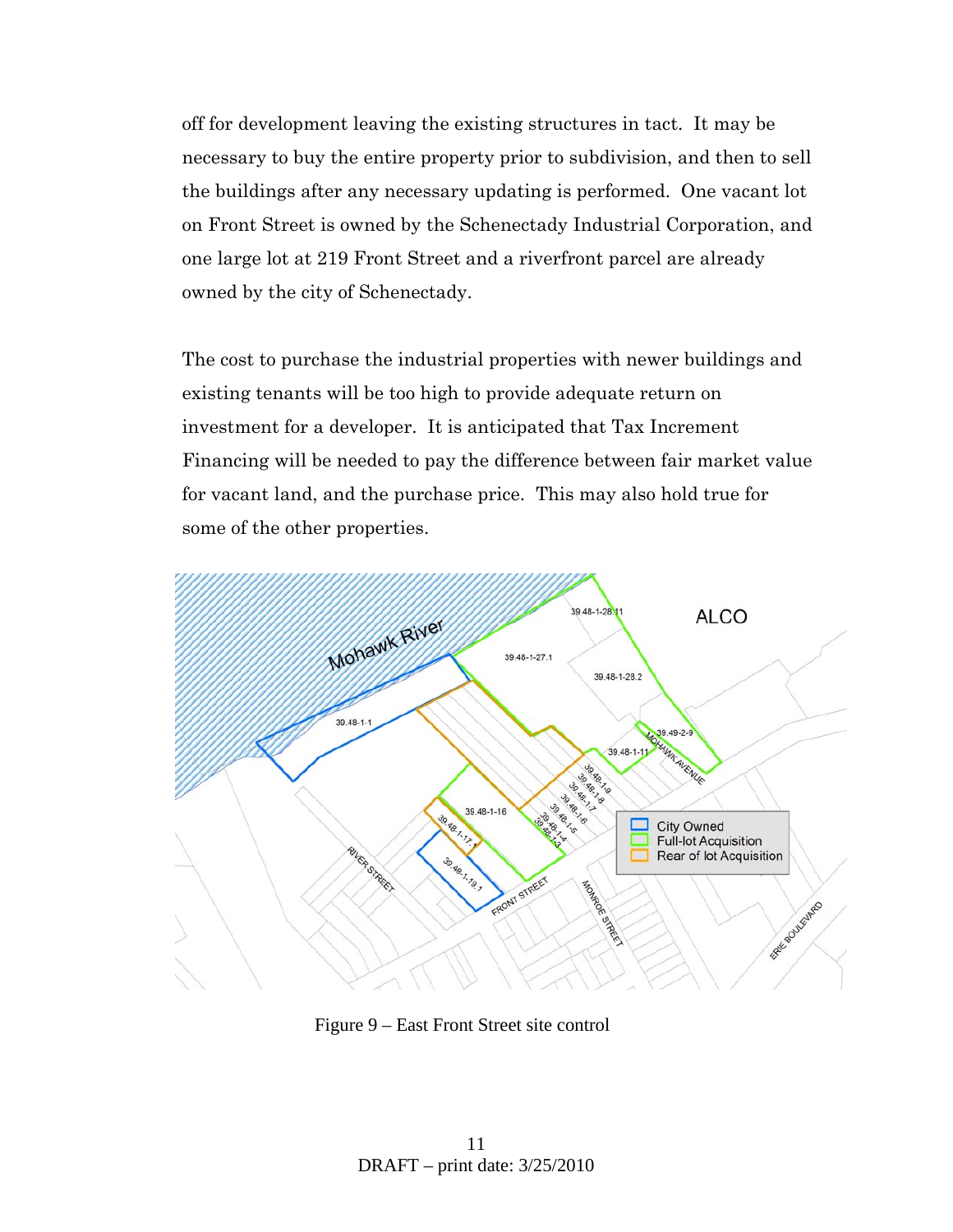The developer selected for this project will be required to pay for the purchase of these properties at the project inception. The City will, through issuance of a bond, promise future reimbursement to the developer of the difference between the purchase price over fair market value, plus carrying costs, all subject to review and appraisals. The reimbursement will occur after units have been constructed and are producing new taxes that can be used to pay debt service on the repayment bond.

Figure 9 shows the properties that may be purchased to allow this project to move forward. If it is not possible to acquire all properties at fair market value, the project scope will change.

#### 4.2 Little Italy/College Park

The city and a potential developer now control over one-half of the catalyst project site on Barrett Street. Four properties yet need to be acquired, all located off the Paper Street "Seminary Place" and all under



common ownership of an estate that is in bankruptcy. Because disposition of this estate may be lengthy, the city will commence a Figure 10 – Little Italy site control

> 12 DRAFT – print date: 3/25/2010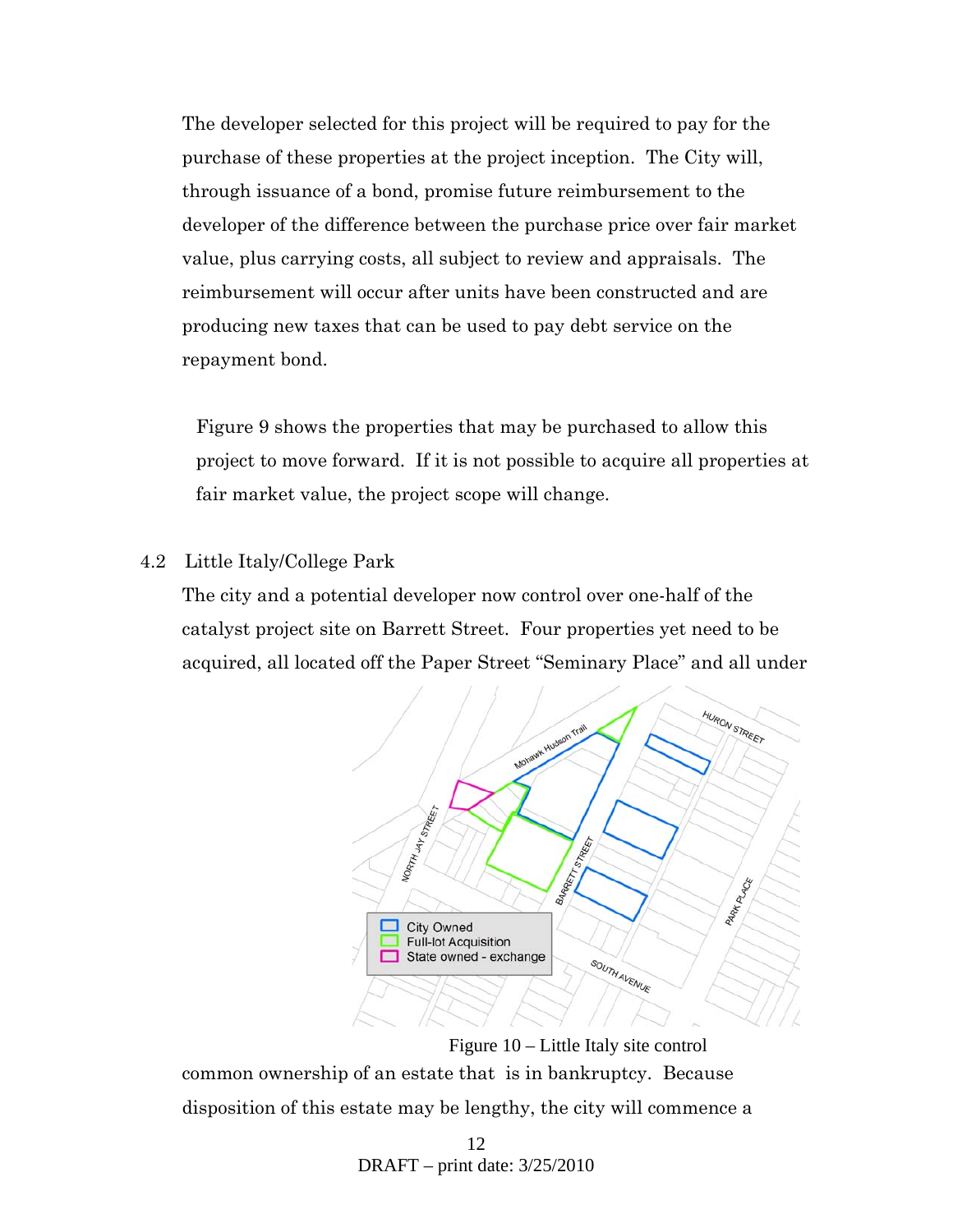condemnation hearing to acquire these parcels. Figure 10 shows the site control status and needs for this project.

Properties for renovation will be purchased as they become available through proceeds of Tax Increment bonds. The green triangle at the top of Figure 10 will be exchanged for the violet state-owned trapezoid to the left of the figure to allow for vehicle access from the project to North Jay Street. The Trail terminates prior to this section.

### 4.3 Department of Social Services

Redevelopment along Nott and Divine Street may or may not be limited to the first three parcels off Nott Street on the west side of Devine Street. The developer may submit a proposal to the City to use Tax Increment Financing for the purchase of more properties if so desired.

#### 4.4 Northside

The city will acquire properties through abandonment procedures for abandoned, vacant and deteriorated buildings, and possibly through foreclosure proceedings. At this time, no specific properties have been targeted.

### 5 Utilities

Only the East Front Street project envisions development of a new street network. In this instance new utilities will be located as required. All new development will require undergrounding of electrical utilities. As funding is available, electrical utilities at other sites will be relocated underground.